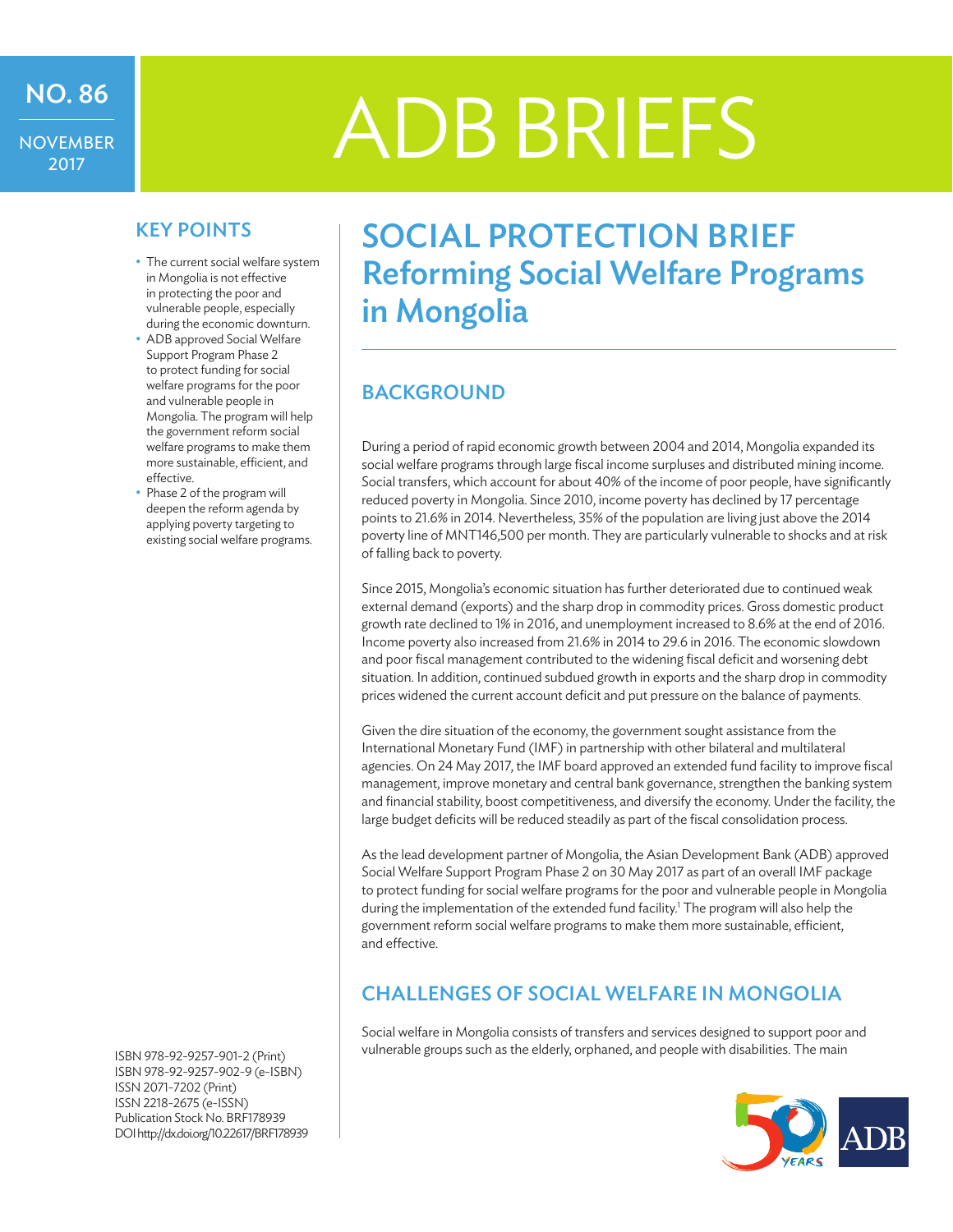#### ADBBRIEFSNO.86

objective, as defined in the Social Welfare Law, is to protect and assist the elderly without social security, people with disabilities, groups of people perceived to be vulnerable, and those assessed to be poor based on a proxy means test.

There are 72 social welfare programs in Mongolia which can be grouped into the following broad categories: (i) social pensions, (ii) social welfare allowance,(iii) community-based welfare services,(iv) allowance for the elderly with state merit,(v) allowance for the elderly,(vi) allowance for people with disabilities,(vii) allowance for mother and children,(viii) food stamp program (FSP), and the (ix) child money program (CMP).<sup>2</sup> Both the FSP and the CMP provide significant support for the poor. For instance, the poverty rate in 2014 would have been 3 percentage points higher, at 24.6% without the CMP (footnote 1).

Mongolia's current social welfare programs are characterized by several problems. First, the programs are fragmented, leading to duplication of benefits and high administrative costs. Second, the issue of high inclusion error of targeting system. Non-poor beneficiaries comprise a large share of welfare program recipients: about 50% receive allowances and social welfare pensions, 61.8% receive allowances for people with disabilities, 69.6% are CMP recipients, 73.2% are community-based welfare service recipients, 72.0% receive allowance for mothers and children, 85.2% receive allowances for the elderly, and 95.4% receive social welfare allowances for the elderly with merit. Third, the benefit level is also inadequate for uplifting beneficiaries from the poverty level. Hence, the current social welfare system is ineffective in protecting the poor and vulnerable people, especially during the economic downturn.

#### ADB support for social welfare reform

Since 2001, ADB has been at the forefront of social welfare reform in Mongolia. ADB has supported Mongolia's strategic vision to further modernize the social welfare system through improved targeting, consolidation of benefits, and financial sustainability. For example, ADB provided support for (i) the introduction of proxy means testing to target the poor; (ii) the introduction of the food stamp program, which was the first poverty-targeted benefit in Mongolia; and (iii) the passage of the amended Social Welfare Law in January 2012, which legalized the reforms (footnote 1).

Building on previous support, phase 1 of the 2015-approved Social Welfare Support Program provided a systematic way to improve social welfare programs in Mongolia. It established the necessary policy framework for improving targeting and consolidation of social welfare programs, such as increasing the coverage and benefit level of the FSP, and establishing the interministerial working group to discuss and analyze options for consolidation of welfare benefits.

The program also helped the government distinguish between the concept of"social welfare" and "income sharing" of mining revenues. Therefore, it helped Mongolia establish a sovereign wealth fund to save mining revenues and cushion the economy during a major economic downturn.

#### Further reform is needed

Despite good progress made so far, the reform agenda is far from complete. Phase 2 of the program will deepen the reform agenda. It will apply poverty targeting to existing social welfare programs, such as the CMP, allowance for caregivers, and social welfare allowance. The program will also apply poverty targeting to selected programs of other government agencies, such as the Ministry of Justice, initiated under phase 1. In addition, it will help consolidate the 72 social welfare programs by developing an action plan to further analyze options and impacts of welfare benefit consolidation, including the required amendments to support the proposed consolidation.

### ADB playing a lead role in social welfare reform

The government and development partners have acknowledged that ADB, through phase 2 of the program, will play a lead role in helping the government reform social welfare programs in Mongolia. Knowledge and understanding generated from both phases of the program will be shared with other developing member countries with similar problems in the social welfare systems.

<sup>1</sup> ADB. 2017. Report and Recommendation of the President to the Board of Directors: Proposed Loan to Mongolia for the Social Welfare Support Program Phase 2. Manila (Loan 3532-MON, approved on 31 May).

<sup>2</sup> World Bank. 2015. *Review of the Mongolian Social Welfare Programs Design and Beneficiary Profile.* Washington, DC.